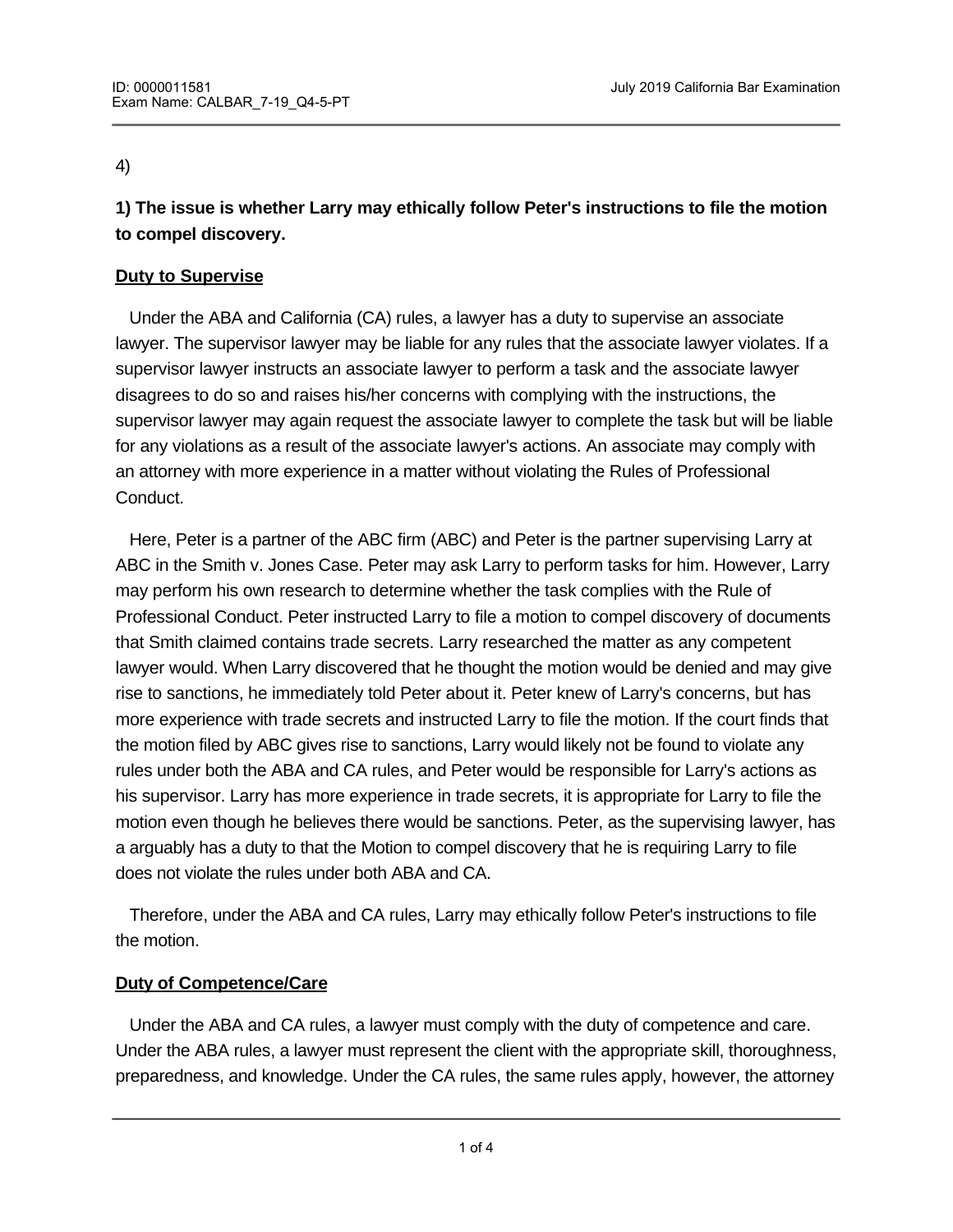must also have the emotional, physical, and mental ability to represent the client. Additionally, under the CA rules, a lawyer must not act intentionally, negligently, grossly negligently, and/or repeatedly fail to competently represent his/her client.

 Here, Larry must comply with the duty of competence/care and ensure that he is representing Jones with the appropriate skill, thoroughness, knowledge, and preparedness. Larry complied with his actions because he researched the matter and told Peter his thoughts. Under the CA rules, it does not appear that Larry nor Peter lacks the emotional, physical, and mental ability to represent Jones. Additionally, under the CA rules, if Larry or Peter fails to comply with the rules of professional conduct or repeatedly fails to produce documents that are required to or file motions that a reasonable attorney would find to violate the RPCs, then they lawyer's would be found to violate the rules of professional conduct.

 Therefore, under both the ABA and CA rules, Larry complied with the Duty of care/competence and may ethically follow Peter's instructions.

# **2) The issue is whether Larry is obligated to produce the damaging document**

### **Duty to Comply with the Law**

 Under both the ABA and CA rules, an attorney must not violate the rules of discovery. A lawyer who does so will be subject to sanctions. If a lawyer knows that a the law requires compelling documents under discovery, the attorney must do so.

 Here, Larry found a damaging document that he found in the Jones file that would be very helpful to Smith's case. Larry knows that the document has not been produced in discovery and that the document falls under the class of papers that Smith has requested in the case for failure to properly manufacture tools ordered by Smith. Larry also knows of no basis to refuse production of the document. Regardless of what Peter instructs Larry to do, he is legally obligated to produce the damaging document to Smith no matter how damaging it would be to Jones' case.

Therefore, Larry must comply with rules of the law and produce the document.

the profession. A lawyer's failure to report the information could lead to sanctions.

#### **Duty to Report Misconduct**

 Under the ABA rules, an attorney has a duty to report any misconduct that he/she has knowledge of regarding another attorney's ability to practice law. Under the CA rules, an attorney only has a duty to report misconduct if he/she reasonably believes that another lawyer has engaged in/performed activities that questions the attorney's compliance with the rules of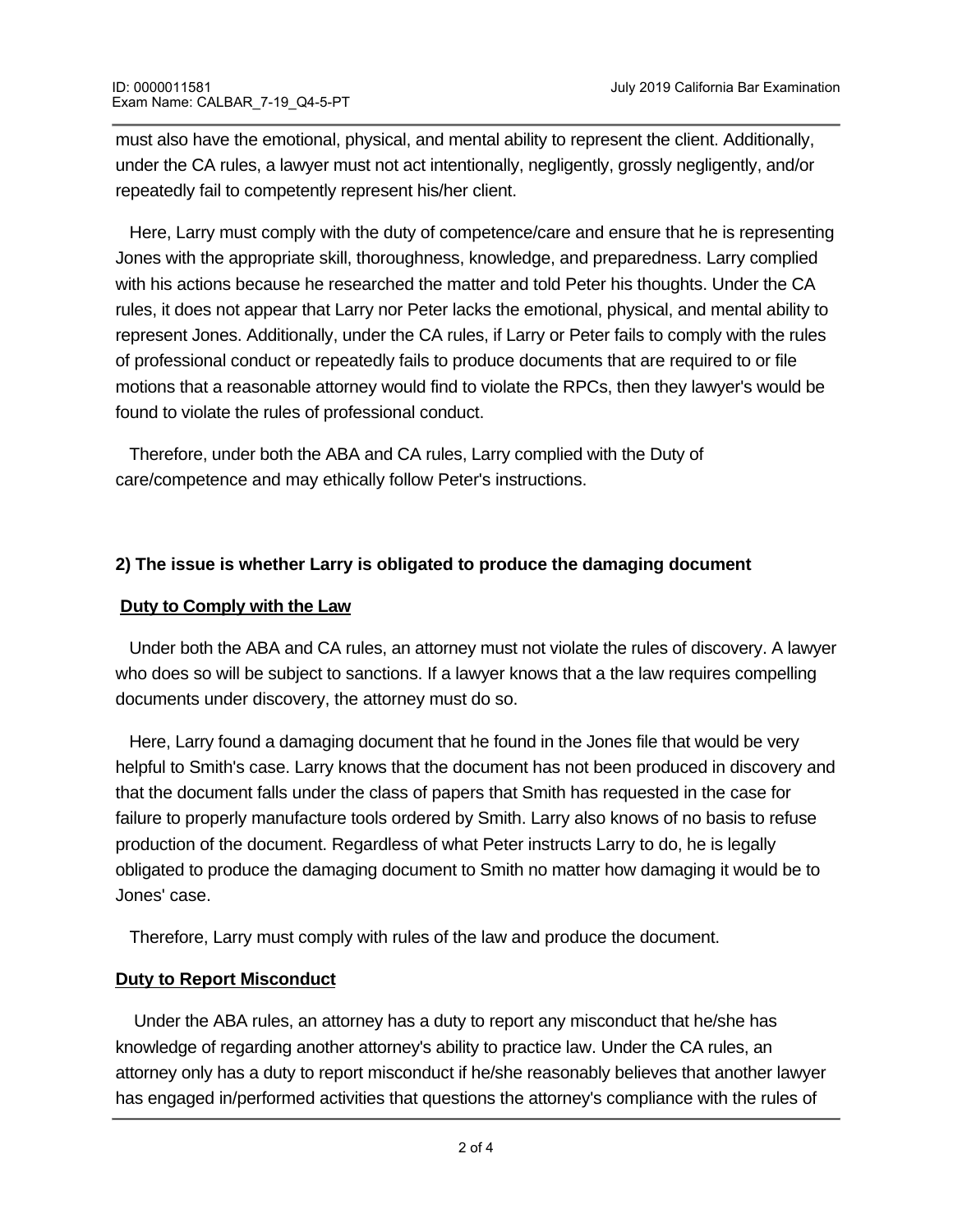the profession. A lawyer's failure to report the information could lead to sanctions.

 Here, Peter has instructed Larry to interpose hearsay, trade secrets, and overbreadth objections and no produce the document. Under the CA rules, if Larry reasonably believes that Peter has violated his duties as an attorney in the Smith v. Jones case, then Larry may report Peter to the appropriate authorities. Failure to do so would cause Larry to be sanctioned. Under the ABA rules, if Larry knows that Larry has violated the rules of professional conduct, he may choose to report Peter. It would be in Larry's best interest to report Peter's misconduct under both ABA and CA rules to avoid liability.

 Therefore, Larry must produce the document and may even report Peter's misconduct of failing to properly supervise him.

### **3) The issue is whether Larry may accept the attractive job offer from XYZ.**

### **Duty of Loyalty**

 Under the ABA and CA rules an attorney owes a duty of loyalty to clients, opposing counsel and parties, the court, and the jurors. Under the **ABA** rules for the duty of loyalty, a lawyer must not engage in activities that constitute a conflict of interest. A conflict of interest arises if the attorney's representation of the client would be materially limited by the lawyer's personal interests. A lawyer may represent a client if he/she reasonably believes that he/she can competently and diligently represent the client in the matter and receives the clients informed consent, in writing. Under the **CA** rules, there is no reasonable attorney standard and the attorney must receive the client's informed written consent of the conflict. Additionally, in **CA,** if the lawyer has a personal, professional, or business relationship with a client's spouse/family member, the client's counsel and/or the client's counsel's spouse/family member, then the lawyer must provide the client with written disclosure of the relationship.

 Here, if Larry accepts the job offer from XYZ, he must inform any clients that he would represent as an XYZ lawyer who is suing/has a cause of action against an a client or attorney in ABC. He must provide written disclosure under the CA laws. He must also receive informed consent in writing under the ABA and informed written consent from future clients in CA related to any matters involving XYZ.

 Therefore, Larry may accept the job but must comply with the rules of professional conduct under both CA and the ABA.

 Additionally, under both the ABA and CA rules, if an attorney represents on client, but decides to join the firm of the opposing counsel, the party must be imputed from all representation related to the suit and must not receive any fees. Here, if Larry accepts the job offer from XYZ

he must be imputed from the Smith v. Jones suit and not collect any fees. Larry cannot